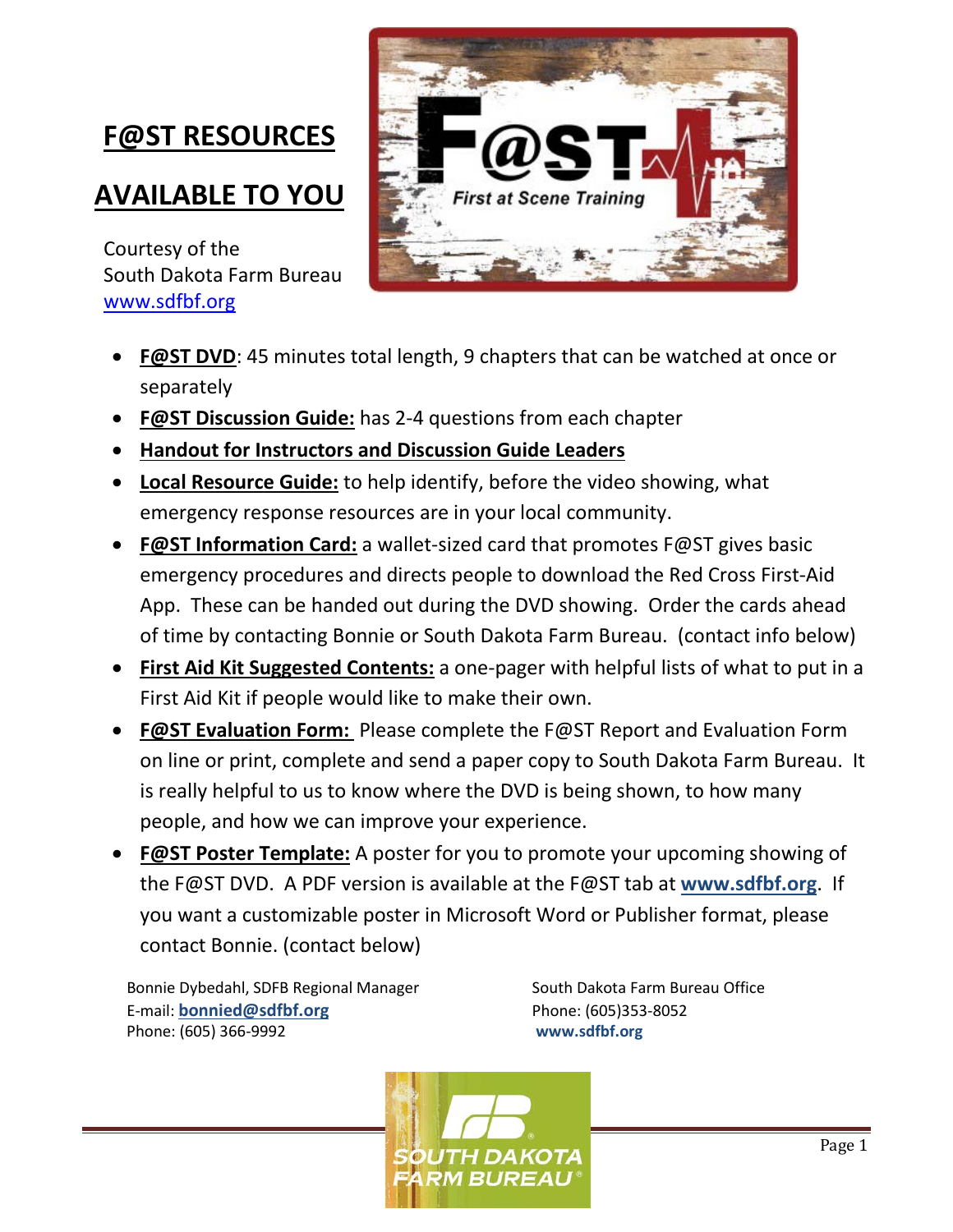# **F@ST**

# **Discussion Guide**



#### **Scene 1: Tractor Loader**

- 1. What is the immediate danger to the rescuer in this scenario?
- 2. What other types of farm vehicles could be involved in accidents like this?
- 3. If you are unfamiliar with the equipment (tractor), should you attempt to operate it?
- 4. Why or why not?

#### **Scene 2: PTO Shaft**

- 1. What is the immediate danger to the rescuer in this scenario?
- 2. What could have prevented this accident?
- 3. Do you think the PTO shaft will still be turning? If so, what precautions should you take?

#### **Scene 3: ATV Rollover**

- 1. What is the immediate danger to the rescuer in this scenario?
- 2. What piece of safety equipment should always be worn when riding an ATV?
- 3. If this person is pinned under the ATV, what is the danger to the rescuer?

#### **Scene 4: Grain Bins**

- 1. What is the immediate danger to the rescuer in this scenario?
- 2. Should you jump right into the bin to attempt rescue of someone partially engulfed?
- 3. Why not?
- 4. Why is it important to shut off the power to grain auger equipment in this situation?
- 5. Who is best equipped to handle this type of rescue?

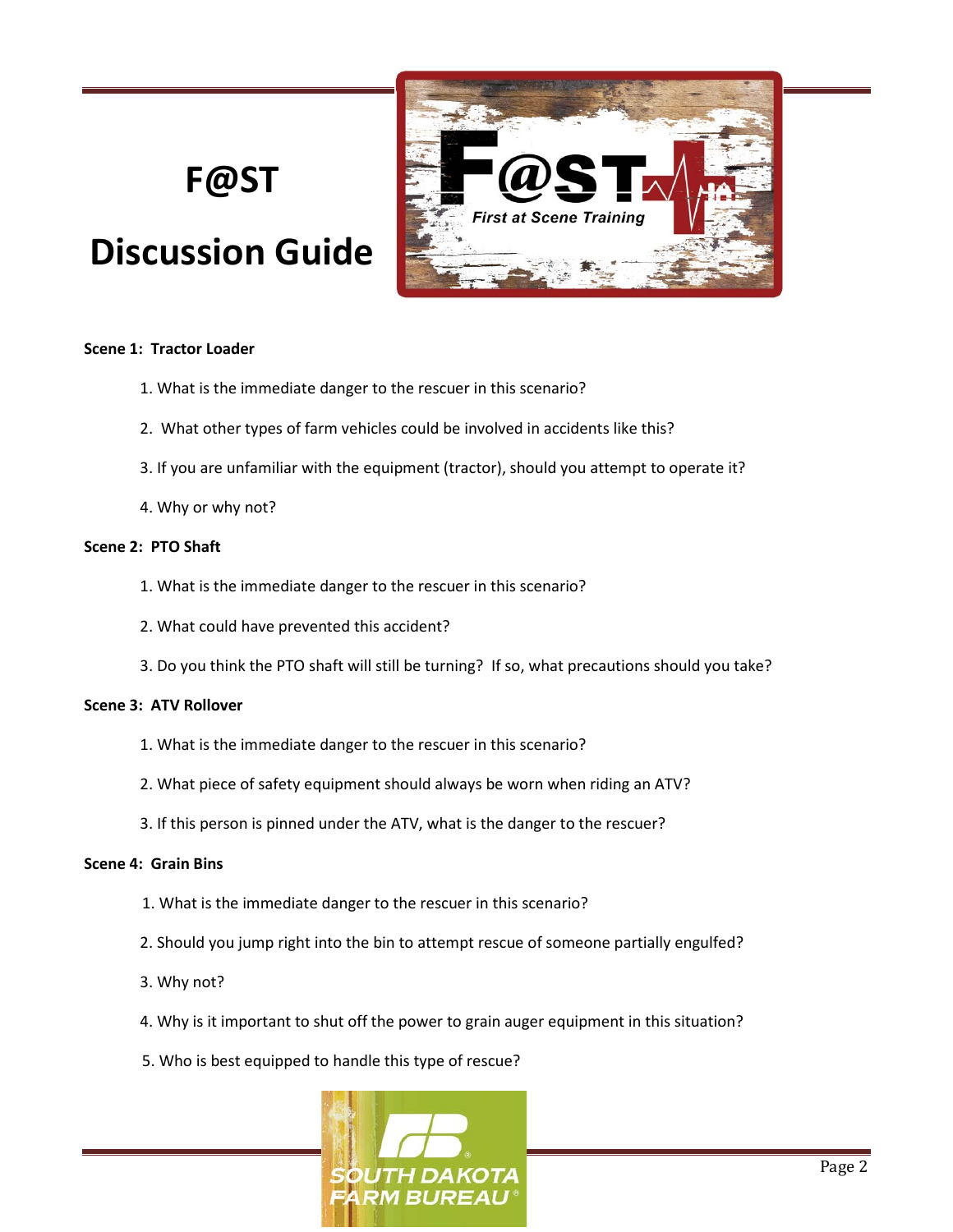#### **Scene 5: Livestock**

- 1. What is the immediate danger to the rescuer in this scenario?
- 2. What is the first thing you should do if possible?
- 3. What other types of animals found in the country (non-livestock) could be an issue?

#### **Scene 6: Bucked Off Horse**

- 1. What is the immediate danger to the rescuer in this scenario?
- 2. Could there be other dangerous animals around that led to the rider being bucked off?
- 3. What are some of the types of injuries you might expect with the victim?

#### **Scene 7: Power Lines**

- 1**.** What is the immediate danger to the rescuer in this scenario?
- 2. What are the other dangers present in this scenario?
- 3. Is it safe to attempt to move downed power lines yourself?

#### **Scene 8: Chemical Spill**

- 1**.** What is the immediate danger to the rescuer in this scenario?
- 2. What is the best course of immediate action in a situation like this?
- 3. If you put a handkerchief over your face, is it safe for you to attempt rescue of the victim?

#### **Scene 9: Manure Pit**

- 1. What is the immediate danger to the rescuer in this scenario?
- 2. What is the first reaction most people will have when they come across this type of situation?

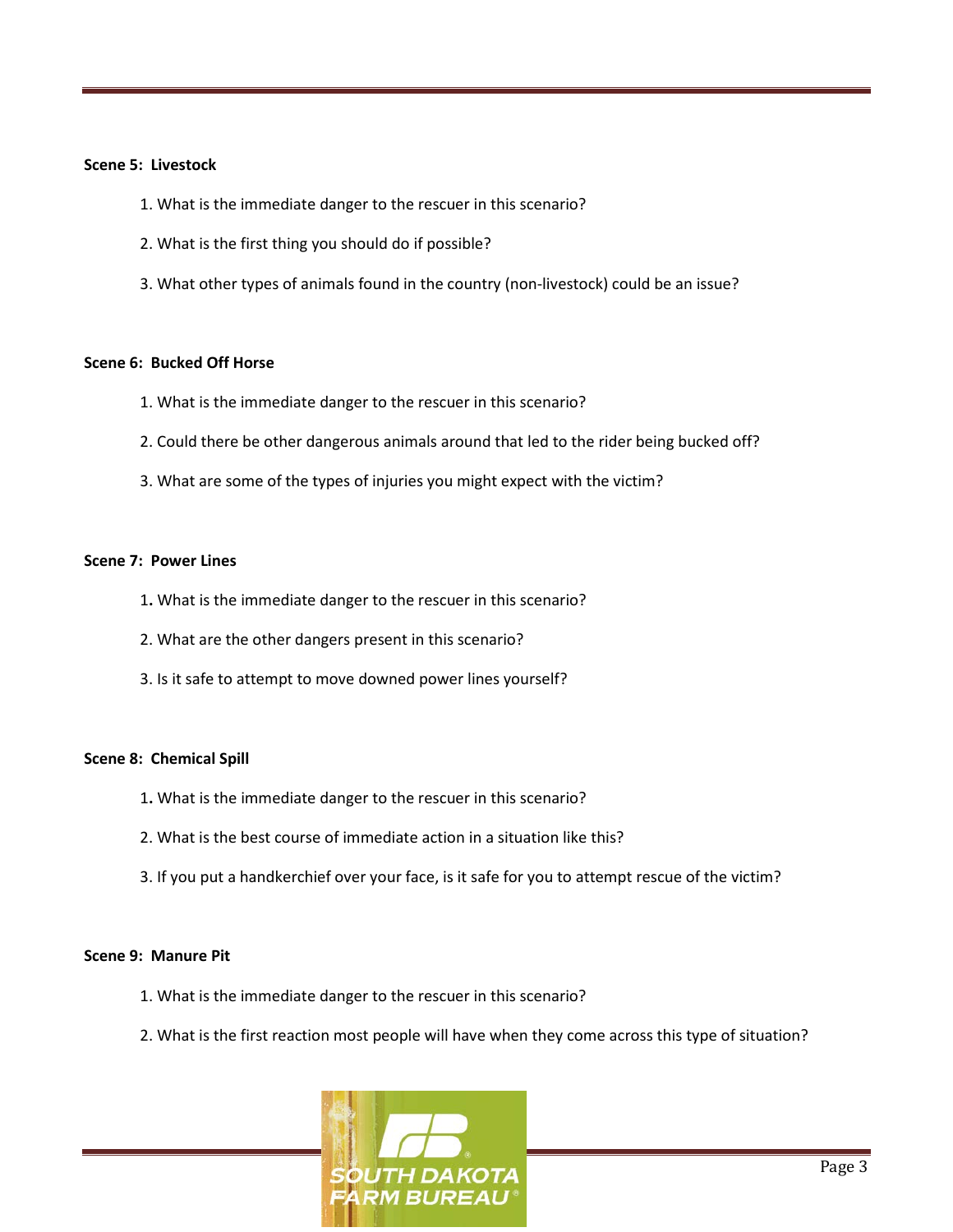### **Instructors and Discussion Guide Leaders:**

Emphasize these points, repeatedly!

- **Do not put yourself in harm's way.**
- **Know where you are at so you can give 911 operators the correct location.**
- **Stay on the line with the 911 operator until they tell you to hang up.**
- **Give the 911 operator as much information as possible pertaining to the incident.**
- **Help the victim if you can, but again do not put yourself in harm's way.**
- **If possible, have someone at the road to help guide rescuers to the scene.**
- **Be prepared to assist rescuers should they request it.**
- **Be prepared to repeat numerous times what you have observed at the scene.**



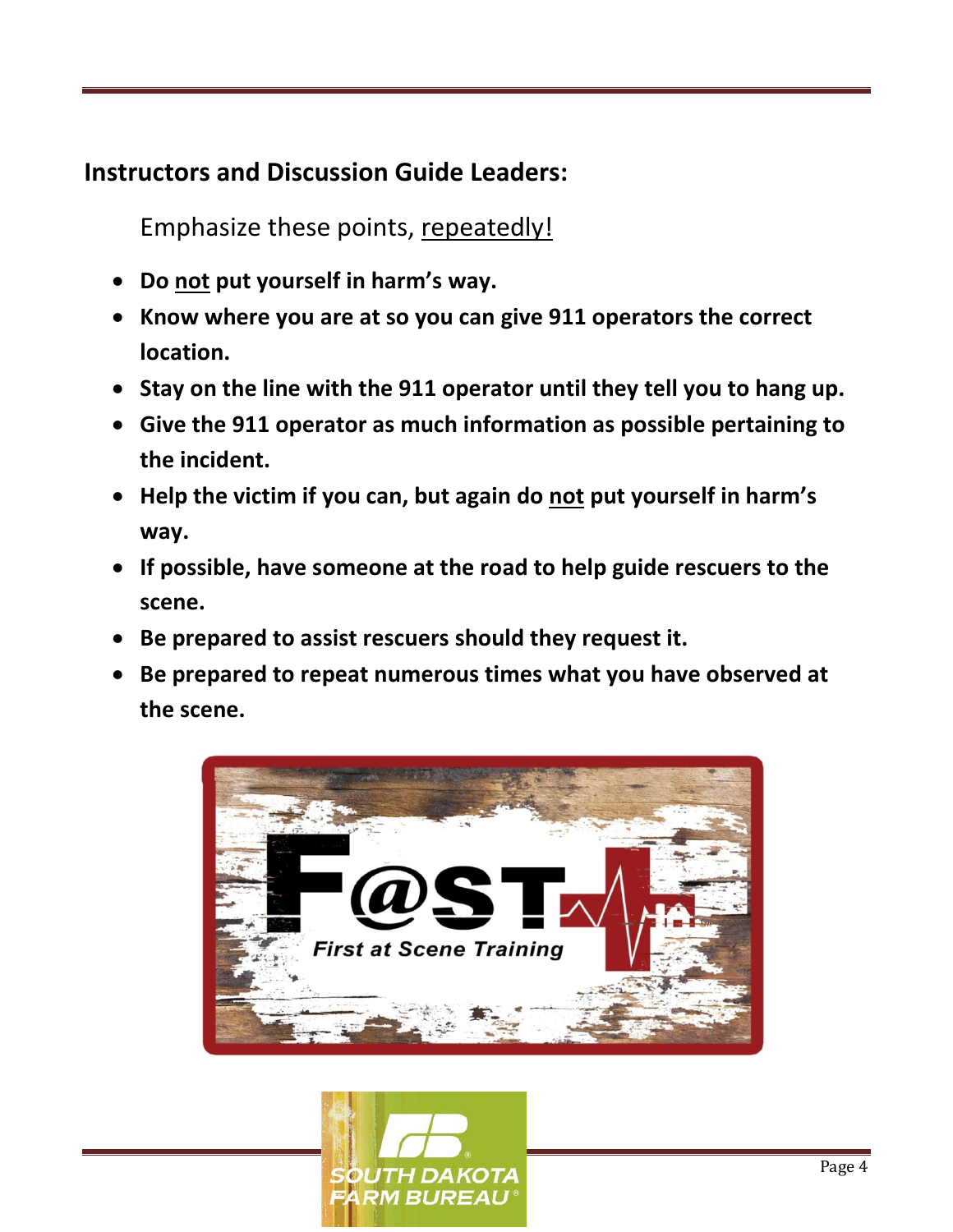

## **LOCAL RESOURCES IN YOUR COMMUNITY**

This worksheet is intended to help you, as a presenter of the F@ST DVD in your community, to identify local emergency resources that could be included in your presentation. Of course, not all resources will be found in each community, or your community may have others not listed here.

- **1. Is there an EMT in your town***? We encourage you to invite and include a medical professional in your presentation of F@ST.*
- **2. Who in your community is willing to teach CPR?**
- **3. Who is willing to teach a first aid class?** Is CPR training available in your community?
- **4. Is the hospital near you willing to give emergency room visits?**
- **5. Are there counseling services available in your community, or a ministerial association?** Decompressing after being in an accident or assisting at an accident scene, can be difficult, especially if it involves someone you know.
- **6. What other community groups might be willing to participate in your, or set up their own, F@ST viewing?** Examples: 4-H Clubs, FFA Chapters, Extension Service, Jaycees, Lions Club or other civic groups, VFW or Legion, Fire Departments, Ambulance Services, etc.
- **7. Feel free to add other local resources in your community.**